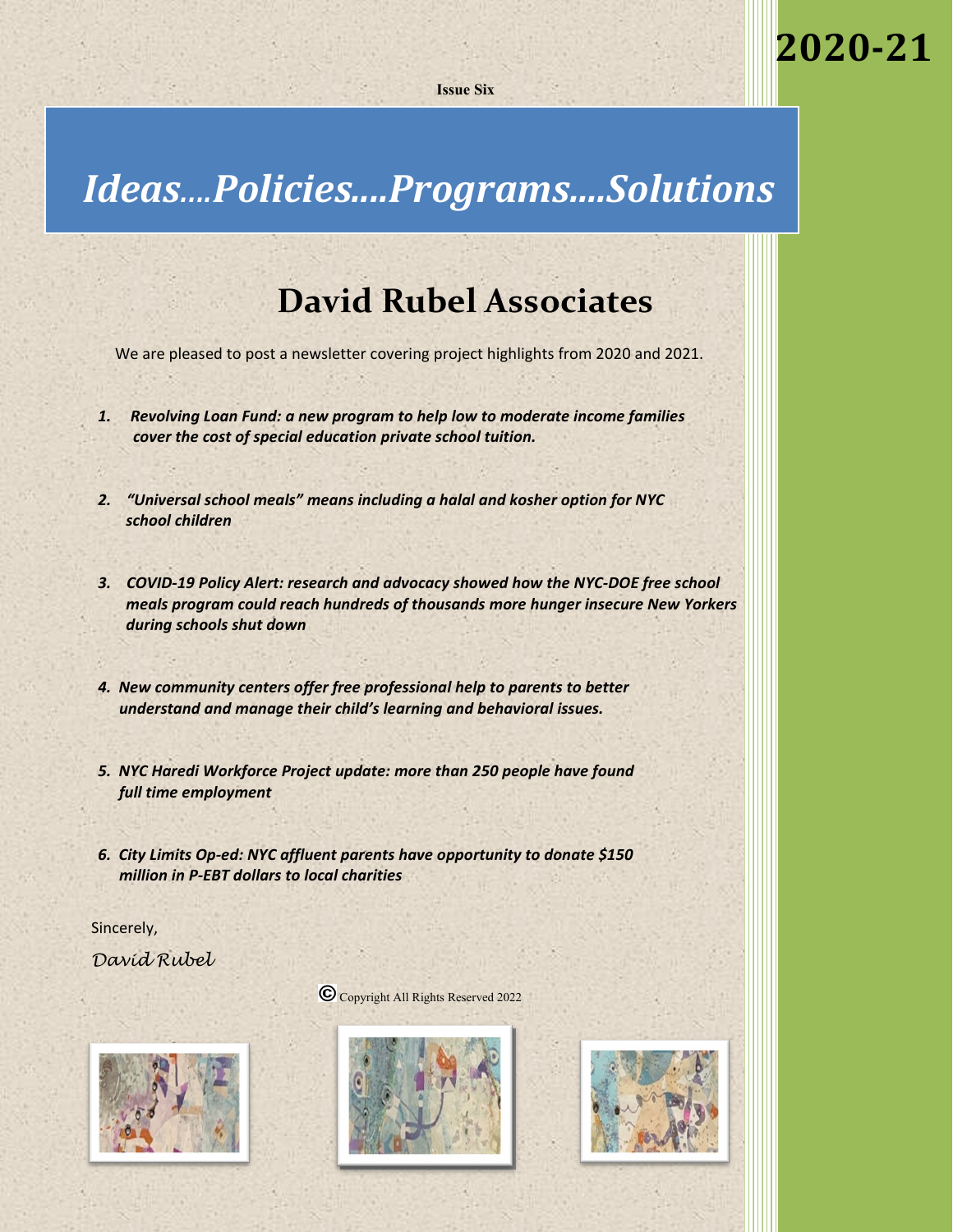## *1. Revolving Loan Fund: a new program to help low to moderate income families cover the cost of special education private school tuition.*

2

| <b>Problem</b>                      | Every year, NYC-Department of Education (NYC-DOE) Office Legal Services decides that around<br>5,000 children with serious special education needs will benefit from enrollment in a private<br>nonprofit special education school. While everyone agrees that a chronic backlog of around 15,000<br>cases is unacceptable, City and State remedies are not making much of a dent. The tuition<br>reimbursement backlog hurts poor and middle income families the most, while wealthy families are<br>barely affected. For families that cannot afford the cost of tuition for a private special education<br>school, they can request a what is known as a Connors court decision based tuition payment<br>(Connors vs. Mills 1998). With a what is commonly referred to as a Connors payment (which is<br>similar to a Carter decision based tuition payment), a private school will advance the tuition cost<br>while the school waits to be directly reimbursed by the school district. The average time it now takes<br>for NYC-DOE to issue a written agreement and release a check for tuition payment is now averaging<br>close to two years. These lengthy delays for issuing tuition payment are causing havoc for parents<br>and private special education schools. The lag in payments is especially for schools that serve autistic<br>children. Imagine if a DOE public school had to operate with only 50% of its budget while it waited<br>for remainder. |
|-------------------------------------|---------------------------------------------------------------------------------------------------------------------------------------------------------------------------------------------------------------------------------------------------------------------------------------------------------------------------------------------------------------------------------------------------------------------------------------------------------------------------------------------------------------------------------------------------------------------------------------------------------------------------------------------------------------------------------------------------------------------------------------------------------------------------------------------------------------------------------------------------------------------------------------------------------------------------------------------------------------------------------------------------------------------------------------------------------------------------------------------------------------------------------------------------------------------------------------------------------------------------------------------------------------------------------------------------------------------------------------------------------------------------------------------------------------------------------------------------------------------------|
|                                     | Current City and State efforts to reduce the backlog are not enough: While the NYSED and<br>NYC-DOE recognize the crisis in the backlog problem, and have a Corrective Action Plan (CAP),<br>there is little in the CAP that directly tackles the backlog in processing settlement decisions and<br>reducing the lags in issuing payments. It is highly likely parents and special education schools will be<br>stuck in the same place a year from now. The lack of faith in NYSED and NYC-DOE efforts to fix<br>the backlog has caused two class action law suits to be filed within the past five months (Advocates<br>for Children and New York Legal Assistance Group).                                                                                                                                                                                                                                                                                                                                                                                                                                                                                                                                                                                                                                                                                                                                                                                              |
| <b>Solution</b>                     | <b>Create a Revolving Loan Fund for nonprofit private special education schools for</b><br>short term borrow. However, due to the lengthy waiting for the City to issue court approved<br>tuition reimbursement, the special education private<br>schools are struggling with cash flow to cover all<br>operational costs while maintaining high standards.<br>REVOLVING<br>DRA conceived and prepared a concept paper<br>explaining how Revolving Loan Fund could be a<br>LOANS<br>practical solution. A revolving loan fund of \$200<br>million can solve the crisis of special education<br>PAID BACK<br>schools operating cash flow instantly. Since the funds<br>BORROWED<br>will be repaid, it will cost the State nothing. Also, the<br>schools only need a line of credit which will be repaid<br>within a two year period, thereby replenishing the<br>loan fund. The \$200 million is a one time allocation.<br>New York State has years of experience with creating<br>and administering a wide range of housing, capital<br>education loan programs. Another option is for a government-commercial bank partnership in which<br>a commercial bank administers the program and offers an interest rate at 1%. This solution can be<br>implemented today and will provide immediate relief to families and schools.                                                                                                                                             |
| <b>Status and</b><br><b>Results</b> | The Sephardic Community Federation (SCF) and TeachNYS have been working closely school<br>leaders, State Senators and Assemblymembers on drafting language for a bill. The Revolving Loan<br>Fund Senate bill 7665 "An act to amend the education law, in relation to creating the New York<br>state private not-for-profit special education schools revolving loan fund; and making an<br>appropriation therefor" introduced in January 2022 by State Senator Andrew Gounardes and<br>cosponsored in the Assembly bill AO9143 by Assembly Member Steven Cymbrowitz.                                                                                                                                                                                                                                                                                                                                                                                                                                                                                                                                                                                                                                                                                                                                                                                                                                                                                                     |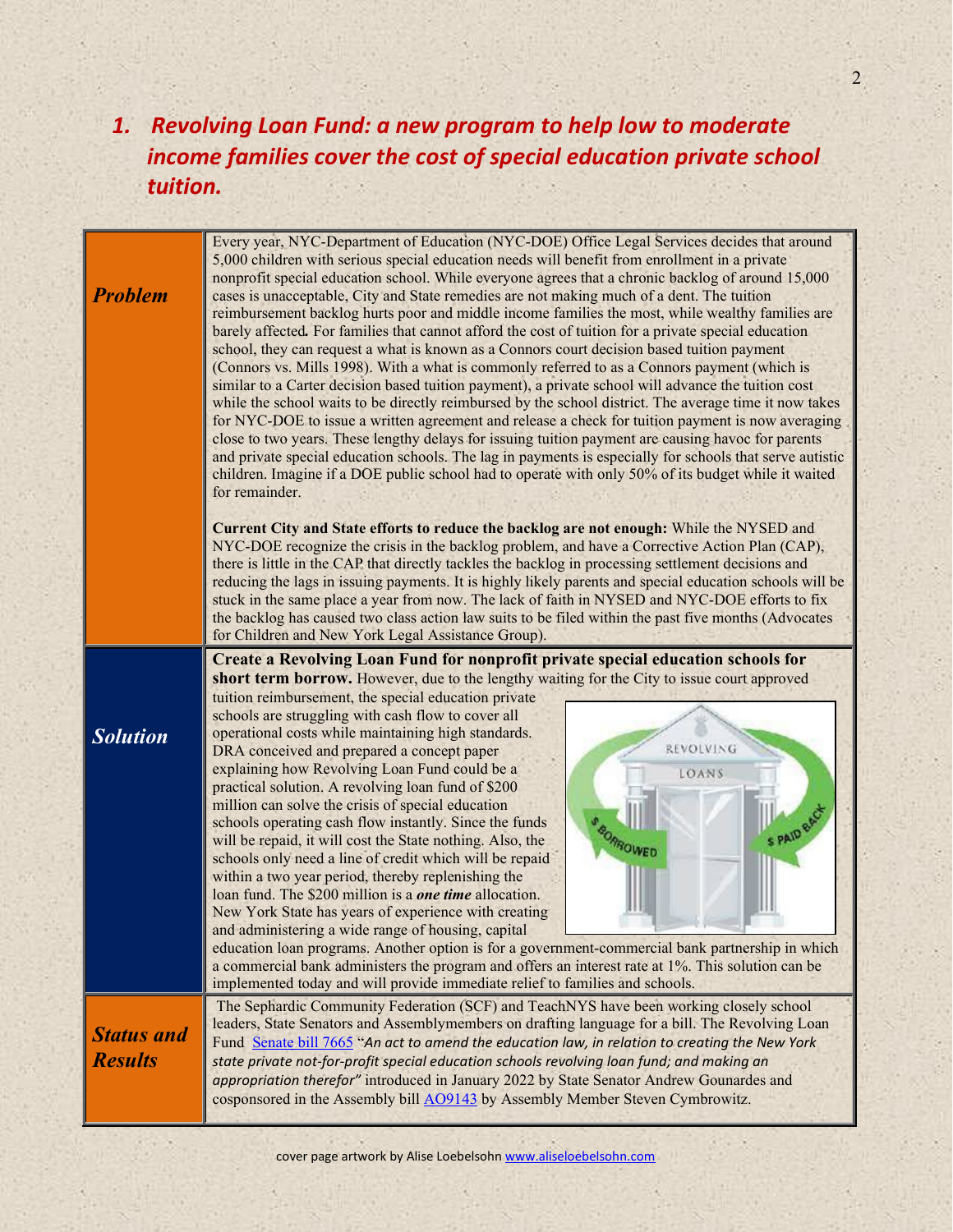## *2. "Universal school meals" means including a halal and kosher option for NYC school children*

| <b>Problem</b>                      | "We know that students cannot learn or thrive in school if they are hungry all day," said Mayor<br>Bill de Blasio. Free school lunch will not only ensure that every kid in New York City has the fuel<br>they need to succeed but also further our goal of providing an excellent and equitable education<br>for all students  Free School Lunch for All will apply to all schools and students who<br>participate in SchoolFood, including charter and non-public schools." Source: NYC-DOE Press<br>Release 09/06/2017.                                                                                                                                                                                                                                                                                                                                                                                                                                                                                                                                                                                                                                                                                                                                                                                                                |
|-------------------------------------|-------------------------------------------------------------------------------------------------------------------------------------------------------------------------------------------------------------------------------------------------------------------------------------------------------------------------------------------------------------------------------------------------------------------------------------------------------------------------------------------------------------------------------------------------------------------------------------------------------------------------------------------------------------------------------------------------------------------------------------------------------------------------------------------------------------------------------------------------------------------------------------------------------------------------------------------------------------------------------------------------------------------------------------------------------------------------------------------------------------------------------------------------------------------------------------------------------------------------------------------------------------------------------------------------------------------------------------------|
|                                     | New York City is in its fifth year of<br>operating a universal Free School<br>Lunch program. This remarkable<br>achievement is due to the New York<br>City Department of Education (NYC-<br>DOE) SchoolFood program<br>reaching 62.5% identified student<br>percentage for the United States<br>Department of Agriculture-Food and<br>Ø.<br><b>Nutrition Services-Community</b><br><b>Eligibility Provision (USDA-FNS-</b><br>CEP).<br>However, students in public and nonpublic schools with Islamic and Jewish religious dietary<br>requirements cannot eat the lunches. When Mayor de Blasio first announced the program in 2017,<br>an informal coalition of elected officials, religious leaders, education and nutrition advocates asked<br>him to consider the religious dietary requirements of Islamic and Jewish students. By offering a<br>Halal and Kosher option for both public and nonpublic school children, the City would be able to<br>achieve a universal meals program not only in words but action. The stumbling block for offering a<br>halal and kosher meals option for private school students. If more students are added to the City<br>count, it may jeopardize the numbers in the Federal formula that allow. was that the City did not<br>want to lose its 100% by adding more students to its CEP count. |
| <b>Solution</b>                     | To show the feasibility of a Halal and kosher meals option, DRA prepared a concept paper for the<br>Sephardic Community Federation (SCF) "WIN-WIN: At No Cost to the City, the Promise of a<br>Nutritious and Free School Lunch Can Now be Extended to ALL New York City Children - Public<br>and Non-Public School Students". Based on a FOIL request to the NYC-DOE, SCF received data<br>showing the actual numbers of students enrolled and covered by the CEP 1.6 multiplier. Adding<br>20,000 nonpublic school students to the total NYC CEP count would not change the status of the<br>NYC-DOE SchoolFood universal free lunch program. NYC-DOE could accommodate more<br>students and still safely maintain its 100% free lunch status for all students. The concept paper<br>offered a policy analysis documenting how NYC could offer a Halal and Kosher school meals<br>option to more than 20,000 private school children without costing any new local tax levy dollars.                                                                                                                                                                                                                                                                                                                                                    |
| <b>Status and</b><br><b>Results</b> | In early 2020, the SCF pitched the proposal to the Mayor's Office and received a welcome<br>response. After some delays due to the COVID-19 Pandemic, the Mayor's Office and the New York<br>City Department of Education (NYC-DOE) responded with a proposal showing how the NYC-DOE<br>could implement the program. SCF has been working closely on NYC-DOE on creating a nonpublic<br>school kosher and halal pilot program. Plans are underway to launch the halal and kosher meals<br>program in school year 2022-23.                                                                                                                                                                                                                                                                                                                                                                                                                                                                                                                                                                                                                                                                                                                                                                                                                |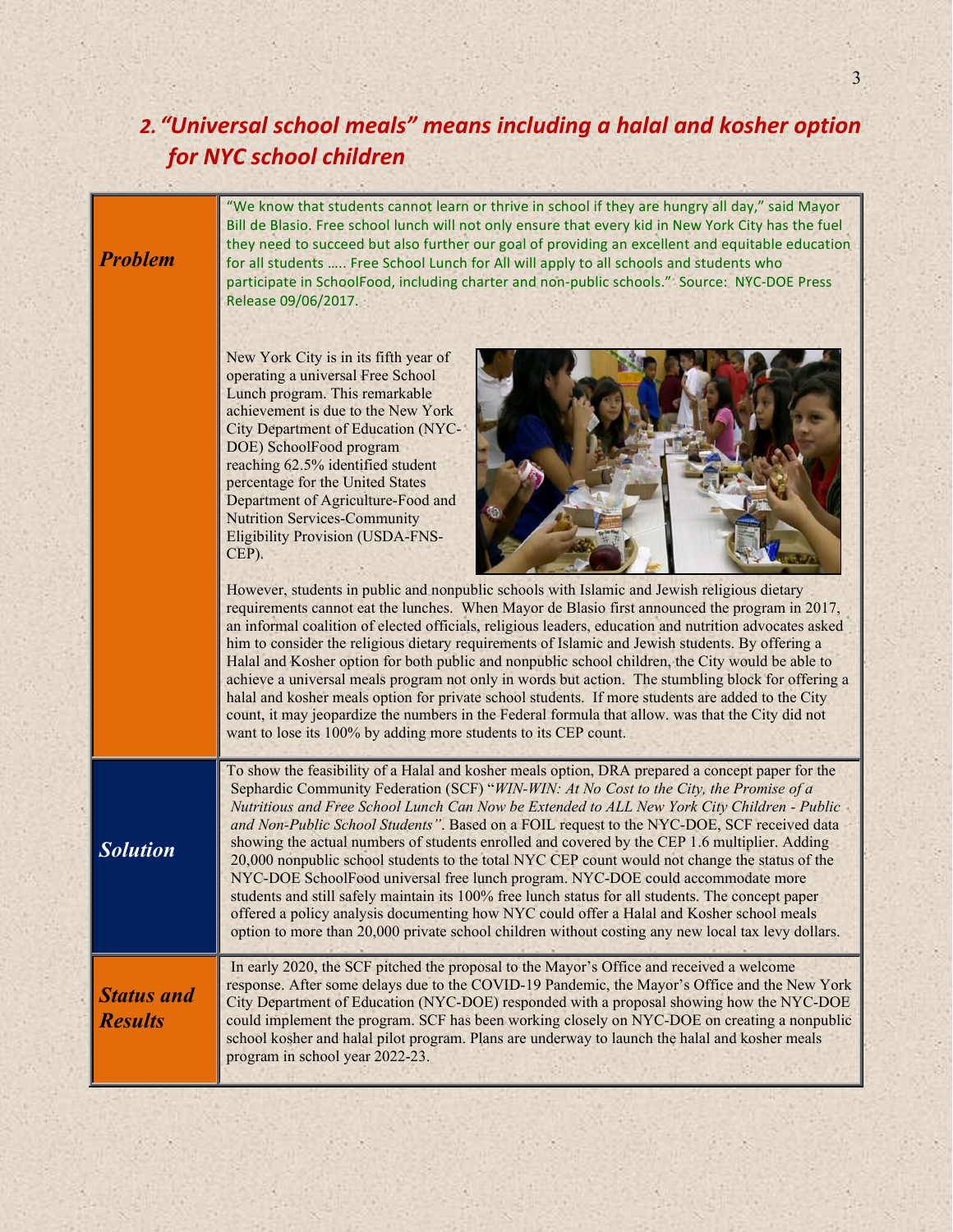*3. COVID-19 Policy Alert: research and advocacy showed how the NYC-DOE free school meals program could reach hundreds of thousands more hunger insecure New Yorkers during schools shut down*

4

| <b>Problem</b>                         | When the COVID-19 Pandemic hit the country in March of 2020, thousands of school districts across the<br>country launched "grab and go" meals so children could continue to get breakfast and lunch. Any child<br>regardless of income was entitled to the free grab and go meals. Within the<br>same week of the schools shutdown, the New York City Department of<br>Education-Office of School Food set up a the largest grab and go meals<br>program in the country with over 400 pick up sites. Grab and Go meant<br>parents could pick up nutritious cold breakfast (yogurt, cereal) and<br>sandwiches, fruit and a vegetable for lunch. While the meals were<br>available, many families looked elsewhere for meals. A similar pattern<br>occurred in the first three months of the Pandemic in most large and small<br>school districts. For April, May and June, the NYC-DOE School Breakfast<br>and Lunch program spent around \$66.7 million. During the same three<br>month period in school year 2018-19, the NYC-DOE spent \$136.8<br>million. A drop of \$70 million. The spending patter continued for much<br>of school year 2020-21 with several hundred million more dollars going<br>unspent. The NYC-DOE is entitled to these Federal dollars through its<br>participation in the National School Breakfast and Lunch Program. The<br>drop in reimbursement income is based solely on the fact that fewer meals were being served. Fewer meals<br>picked up meant that hundreds of thousands of parents were going elsewhere for their child's meals. Food<br>pantries struggled to stay afloat as demand surged.                                                                                                                                                                                                                                                                                                                                                                                                    |
|----------------------------------------|-------------------------------------------------------------------------------------------------------------------------------------------------------------------------------------------------------------------------------------------------------------------------------------------------------------------------------------------------------------------------------------------------------------------------------------------------------------------------------------------------------------------------------------------------------------------------------------------------------------------------------------------------------------------------------------------------------------------------------------------------------------------------------------------------------------------------------------------------------------------------------------------------------------------------------------------------------------------------------------------------------------------------------------------------------------------------------------------------------------------------------------------------------------------------------------------------------------------------------------------------------------------------------------------------------------------------------------------------------------------------------------------------------------------------------------------------------------------------------------------------------------------------------------------------------------------------------------------------------------------------------------------------------------------------------------------------------------------------------------------------------------------------------------------------------------------------------------------------------------------------------------------------------------------------------------------------------------------------------------------------------------------------------------------|
| <b>Solution</b>                        | By the start of the 2021-21 school year, alarmed by the sharp drop in meals taken, some school districts<br>(including Minneapolis, San Francisco, Philadelphia, Oakland, St. Paul, Prince William County) decided to<br>switch over to the bulk food packages. The United States Department of Agriculture was encouraging school<br>districts to consider offering parents this option. With bulk food packages, a family can pick a box of food that<br>will last between four and seven days. The boxes are filled with shelf staples including rice, pasta, sauce, beans<br>along with fresh vegetables and fruit. Families can save money and prepare the meals the way they like it (and<br>with dignity). DRA issued a policy report "Practical Strategies for Helping Hungry New Yorkers Without any<br>Additional Costs to New York City. September 2020, alerting the NYC-DOE, elected officials and anti-<br>hunger organizations about the potential to reduce hunger in NYC by offering bulk food packages. The cost<br>would be the same and covered by the Federal Government. Kids will no longer have the same old menu of<br>cold sandwiches to choose from week after week. If the NYC-DOE, another \$300 million will be left on the<br>table. DRA recommended that the DOE launch a pilot program for bulk food option in the most food scarce<br>neighborhoods where the pantries cannot keep up with demand. The City can launch the bulk food packages<br>option tomorrow; it doesn't need to ask for permission or for more money from Albany/Washington or change<br>any regulations. If NYC doesn't want to try the bulk food option, at the very least, i, and offer a menu of both<br>hot and cold lunches for both grab and go and in person. DRA issued an email alert in November showing that<br>of the 25 largest school districts, NYC was the only one not providing hot meals for in person school or grab<br>and go pick up. It was no wonder the number of meals taken had dropped by around 65%. |
| <b>Status</b><br>and<br><b>Results</b> | DRA worked closely with NYC Council Member Mark Treyger (Education<br>Committee Chairperson) on pushing the NYC-DOE to offer a hot meals option<br>for both in person and remote learners. A policy report update was issued in<br>February 2021. In January, the DOE began serving hot meals in school and<br><b>IS SITE</b><br>õĩ<br>later in its grab and go program. Once it became clear that the DOE was<br>meeting its potential to serve hot and tasty meals for the 700,000 remote<br>learning students, DRA launched its own publicity campaign to get the word<br>out. Three April E-mail Alerts: Citywide advocacy effort to publicize how<br>recent changes to the NYC-DOE School Meals program offer struggling New<br>Yorkers plentiful and tasty prepared food. Email alerts were sent out to over<br>100 stakeholders including elected officials, anti-hunger and CBO's and media<br>outlets. DRA also worked closely with local media including the NY Post and<br>ChalkbeatNY to cover the school meals program.                                                                                                                                                                                                                                                                                                                                                                                                                                                                                                                                                                                                                                                                                                                                                                                                                                                                                                                                                                                                      |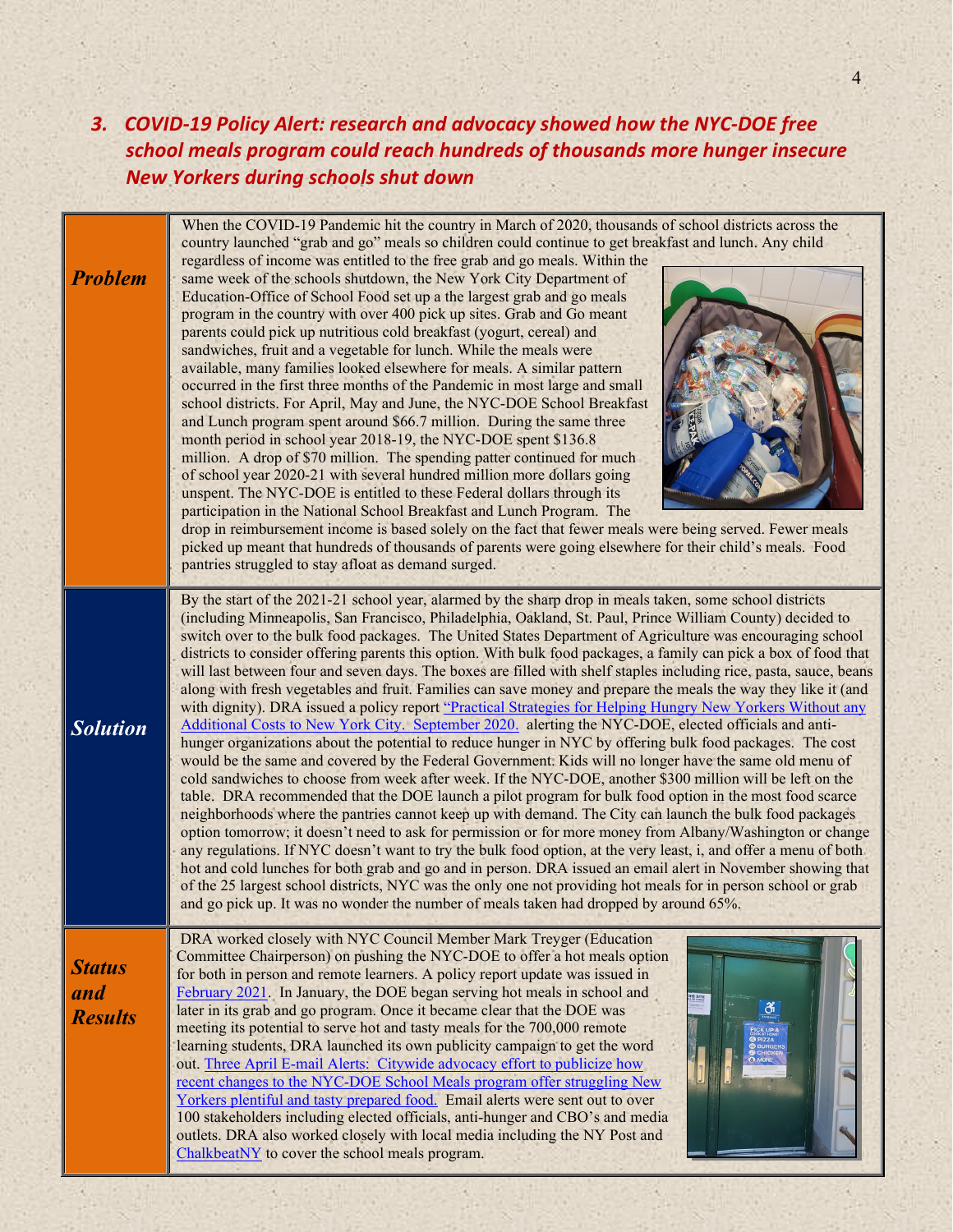*4. Four new Title I funded Parent Engagement community center projects are helping non-public school parents better understand and manage their child's learning and behavioral challenges*

| <b>Problem</b>                      | One issue all education experts can agree on is the importance of parent involvement in a child's<br>education. What happens when a parent needs help with parenting? Where do parents, especially low to<br>moderate income, get help with the following questions: my child does barely any homework; my child<br>hates reading; my child just started acting out and I don't know why? I know my child can do better but<br>refuses to try. Should I seek professional help for my child? My parenting approach worked well for his<br>brothers and sisters, but nothing I do works well with him. Why? How can you help me? What are Title I<br>services and how can they help my child? This is just a handful of examples of questions parents find<br>themselves asking themselves at some point. For families with limited resources, seeking professional<br>help can be a budget breaker. Parents need access to professional help to improve their children's<br>achievement; provide professional advice/help on issues such as how to minimize homework battles,<br>becoming a stronger/confident (happier) reader/learner, self-esteem challenges, and executive<br>functioning/time management/organizational skills. Two DRA client organizations, the Sephardic<br>Community Federation and the United Jewish Organizations of Williamsburg began looking for ways to<br>help parents as far back as 2010.                                                       |
|-------------------------------------|-----------------------------------------------------------------------------------------------------------------------------------------------------------------------------------------------------------------------------------------------------------------------------------------------------------------------------------------------------------------------------------------------------------------------------------------------------------------------------------------------------------------------------------------------------------------------------------------------------------------------------------------------------------------------------------------------------------------------------------------------------------------------------------------------------------------------------------------------------------------------------------------------------------------------------------------------------------------------------------------------------------------------------------------------------------------------------------------------------------------------------------------------------------------------------------------------------------------------------------------------------------------------------------------------------------------------------------------------------------------------------------------------------------------------------------------------------------------------------------|
| <b>Solution</b>                     | Help is here! In beginning in the spring of 2019, DRA proposed a new Title I funded Parent Engagement<br>Center (PECC) program design for a wider range of parent support services. The Elementary and<br>Secondary School Act (ESSA) Title I program parent engagement component recognizes how important<br>parents are to helping a child reach their academic<br>potential. The NYC-Department of Education-<br>Office of Non-Public Services embraced the new<br>model recommendations for Title I eligible<br>students. With the new Title I PECC model,<br>parents can better understand how why children in<br>the same family can have different behavioral and<br>learning styles. Parents can learn about strategies<br>for a wide range of child development issues<br>including setting boundaries, building self-esteem,<br>improving executive functioning skills and sibling<br>rivalry. For parents considering seeking the help of<br>a professional therapist, the PECC social worker<br>can offer advice and practical suggestions and a referral so that the parent gets on the right path. The<br>PECC staff offer these services on a one to one basis; the PECC also organizes and sponsor workshops<br>on all of these topics. The workshops can be held at both the PECC or at individual schools.                                                                                                                                                      |
| <b>Status and</b><br><b>Results</b> | Beginning in the spring of 2019, DRA put together the first Title I PECC partnership between Catapult<br>Learning and SBH Community Service network to primarily serve the Sephardic network of yeshiva<br>schools in Brooklyn. The SBH-Catapult PECC was officially launched in March of 2020. After 12<br>months of operation only remote (zoom, phone, email, text) due to COVID-19 Pandemic, the interest in<br>the PECC services has grown and now keeps two social workers working nearly full time with short and<br>longer term help. DRA then helped put together and launch three more PECC partnerships for yeshiva<br>school parents: Queens-Hidden Sparks, Crown Heights-Yeled V Yalda-My Extended Family clinic and in<br>Boro Park- the Boro Park Jewish Community Council. Community partners were paired up with Title I<br>Vendors. The results have been very encouraging- a need is being met. Demand for services has been<br>very strong. Hundreds of parents are seeking help in significant numbers by attending workshops or<br>asking for one to one counseling sessions. DRA identified another funding stream so that all parents can<br>use the PECC services not just Title I eligible parents. Much thanks goes to the NYC-DOE-Office of<br>Non-Public Schools and following organizations for supporting the PECC creation and launch: Jewish<br>Education Project, TeachNYS, Agudath Israel, UJO of Williamsburg and Yeshiva Education Services. |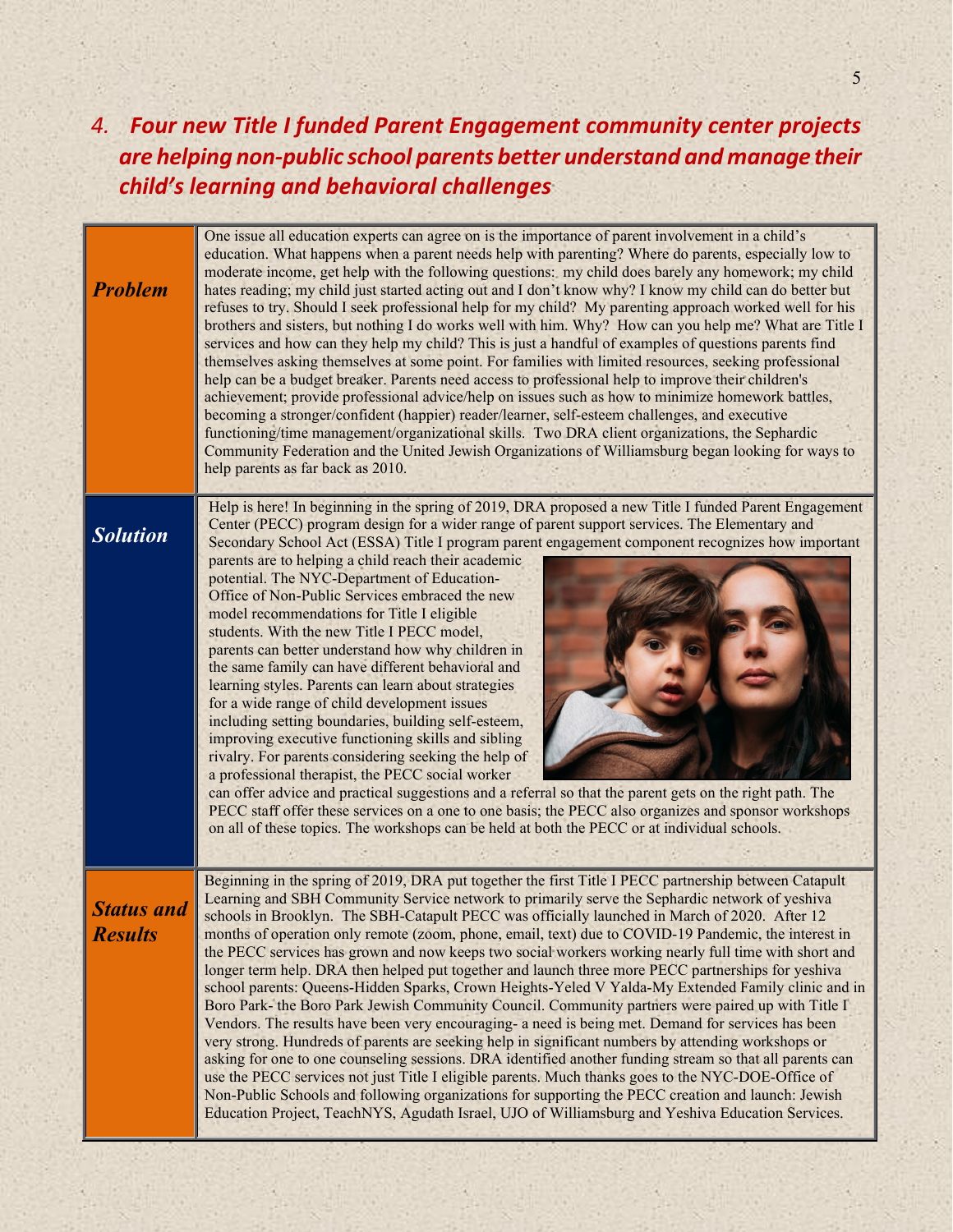### **5. Workforce Program Targeted to Helping the NYC Haredi Communities has benefited 2,400 with Career Advancement**

#### March 8, 2021 –

One of the most positively impactful initiatives of Mayor Bill de Blasio benefitting the Haredi communities of New York City has been the Mayor's signature career services program, the Workforce Development Program, which has benefitted over 2,400 Orthodox Jewish individuals. It was recently rebranded as JobMap (with a website at [https://jobmap.org](https://jobmap.org/) ).

WDP/JobMap was created pursuant to a study authored by renowned community planning and development consultant, Mr. David Rubel. This report documented that approximately 7% of

the population targeted by NYC's Career Pathways initiatives are Orthodox Jews yet less than 1% of the resources generated by Career Pathways was reaching the Orthodox Jewish communities, due to cultural barriers.



6

 Mayor Bill de Blasio and JCCGCI Executive Director Rabbi Moshe Wiener

Pursuant to extensive discussions with and thanks to the profound sensitivity and caring of Mayor de Blasio and his visionary Department of Social Services Commissioner Steven R. Banks, this pilot demonstration project was created to provide "Job Placement and Employment Services for the Low Income Hard to Engage Communities of NYC through the utilization of culturally sensitive service delivery modules. WDP/JobMap benefits from ongoing dynamic guidance and support of the Administrator of DSS/Human Resources Administration, Mr. Gary Jenkins.

Operated by Jewish Community Council of Greater Coney Island (JCCGCI), WDP/JobMap established sites in Williamsburg (partnering with UJO of Williamsburg), Borough Park (partnering with Boro Park JCC), Far Rockaway (partnering with JCC of Rockaway Peninsula), Crown Heights (partnering with Crown HeightsJCC) and Gravesend (partnering with Sephardic Bikur Holim). WDP/JobMap's passionate director is Rabbi Yehoshua Werde, who has extensive successful experience in advancing entrepreneurial endeavors in the Orthodox community.

Since the initiation of this program two years ago, over 2,400 individuals residing throughout NYC have beneted from a variety of vital vocational assistance services such as career counseling, resume building and interview coaching, occupational skills courses (featuring in-demand topics as QuickBooks certification, Microsoft certification, and Amazon e-commerce skills) and job placement.

JobMap continues to benefit from the ongoing professional guidance of David Rubel and from Virginia Cruickshank, retired Senior Vice President for Workforce Development at FEGS and one of the most respected experts and pioneers in workforce development in NYC.

Article reprint from: <https://collive.com/frum-workforce-program-benefited-2400-with-career-advancement/>

*Since the workforce program was launched in 2019, more than 250 people have been placed in jobs at 20 or more hours per week.*